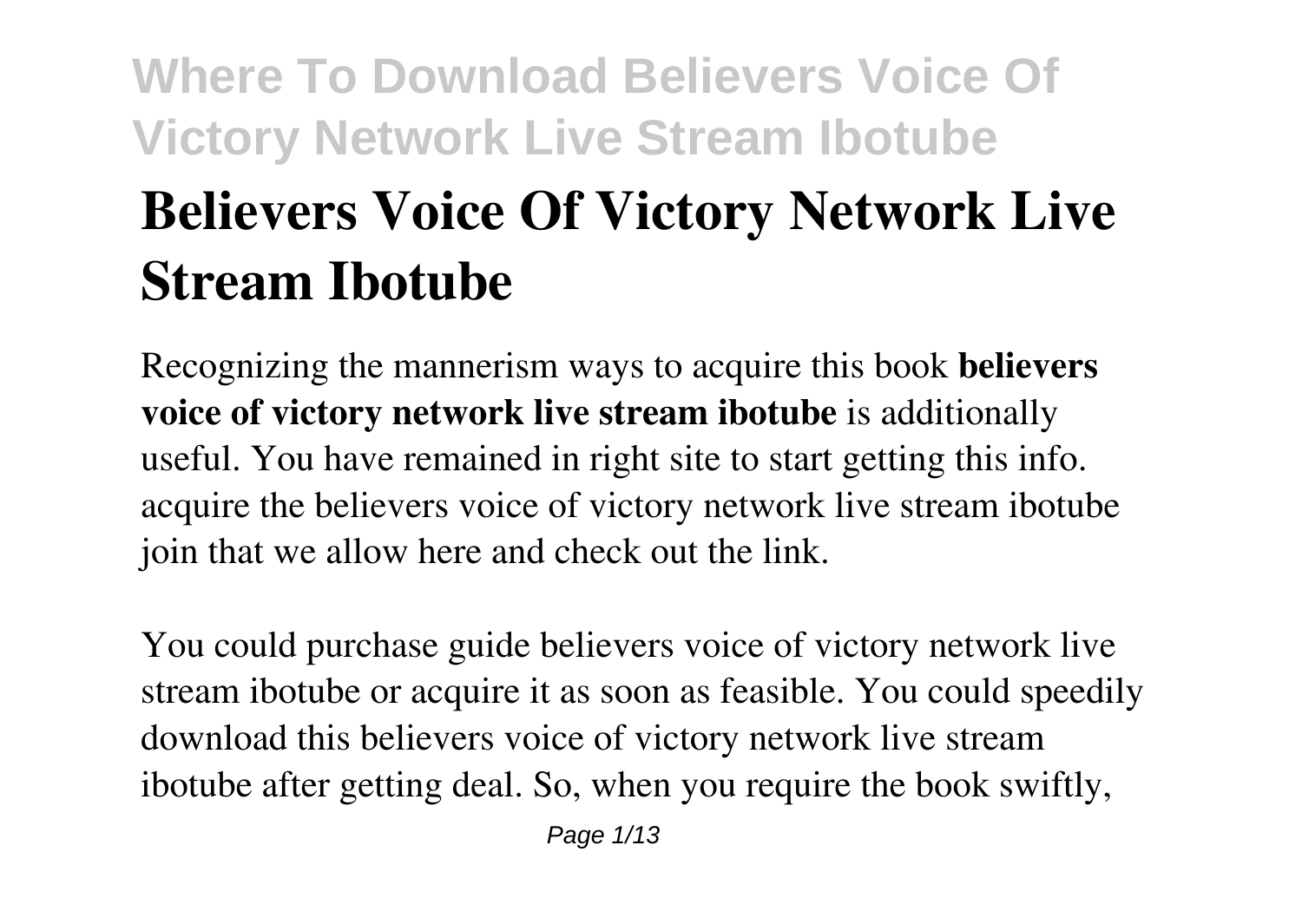you can straight get it. It's fittingly agreed easy and correspondingly fats, isn't it? You have to favor to in this appearance

*The Victory Channel Live Stream* Reigning in Life Through Jesus | Joseph Prince **How To Meditate on God's Word For Healing | Gloria Copeland | Healing School** *Believer's Voice of Victory Network Live Stream* It's Supernatural! Network with Sid Roth Kenneth Copeland Ministries is LIVE with America Stands Election Coverage! GOD'S PROMISES // FAITH //STRENGTH IN JESUS // 3 HOURS I Refuse to Fear | Kenneth Copeland Supernatural Medicine | Healing School | Gloria Copeland Stand Your Ground | How To Be Healed | Gloria Copeland | Healing School CREFLO DOLLAR : BIBLICAL HEALING SCRIPTURES 3/8/17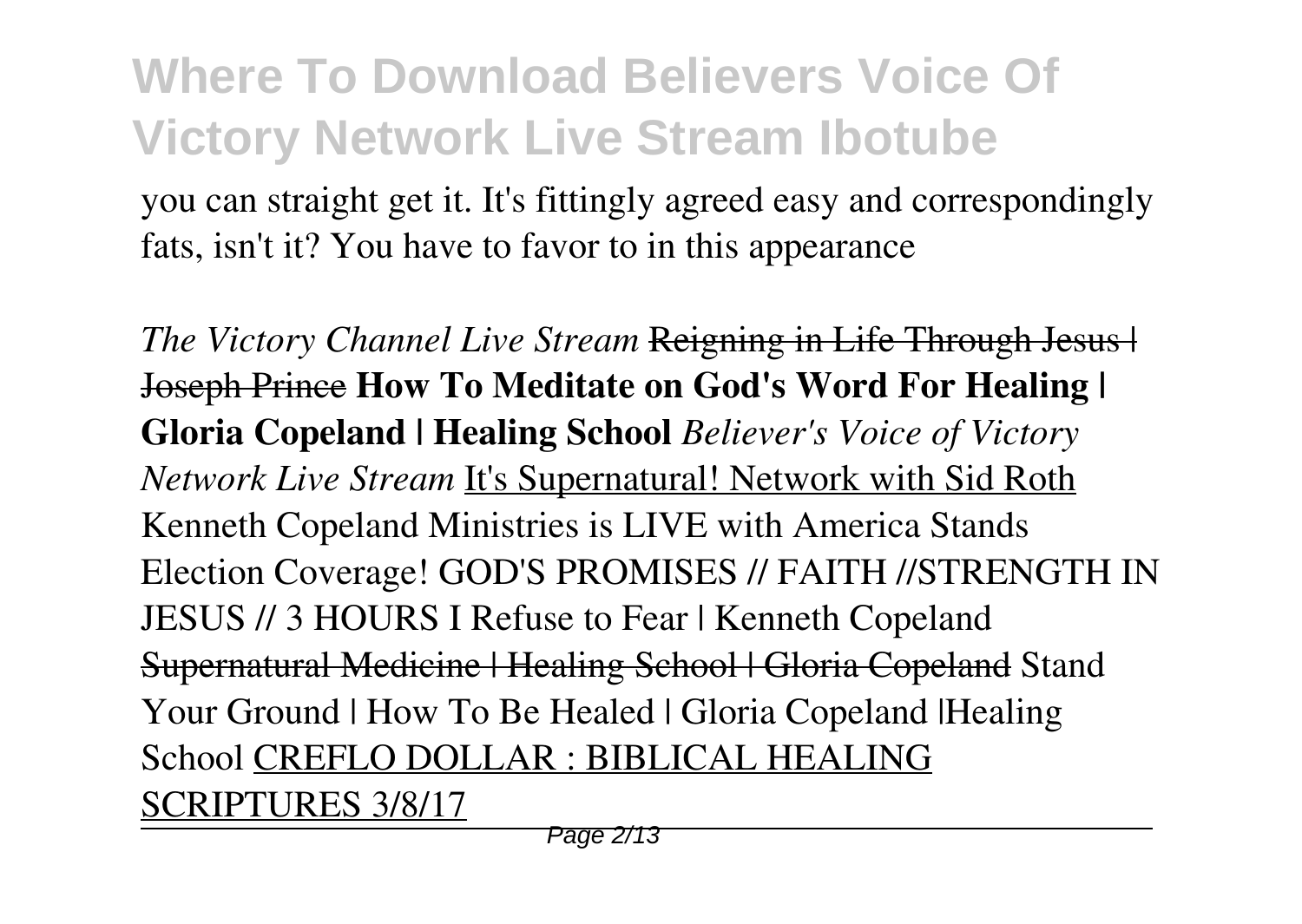How Healing Comes To You | Healing School | Gloria Copeland How Money Works | Jesse Duplantis*101 Of GOD's Healing Promises To Declare Every Morning - Kenneth Copeland reads \"God's Will To Heal\"* **The 9 Harbingers 2020 Southwest Believers' Convention: The Untrodden Ground (2:00 p.m. CT)** Believer's Voice of Victory Network Live Stream Casting Your Cares: The Six I's of Faith **Changing Your Mindset About Money | Kenneth Copeland Start Believing When You Pray** Believer's Voice of Victory Network Live Stream Believers Voice of Victory Network Overview 2020 Southwest Believers' Convention: The Spirit of the Lord Is Upon Me! (9:00 a.m. CT)

How to Resist the Devil

Believer's Voice of Victory Network Live Stream

How To Be Energized By God's Word | Healing School**VICTORY** Page 3/13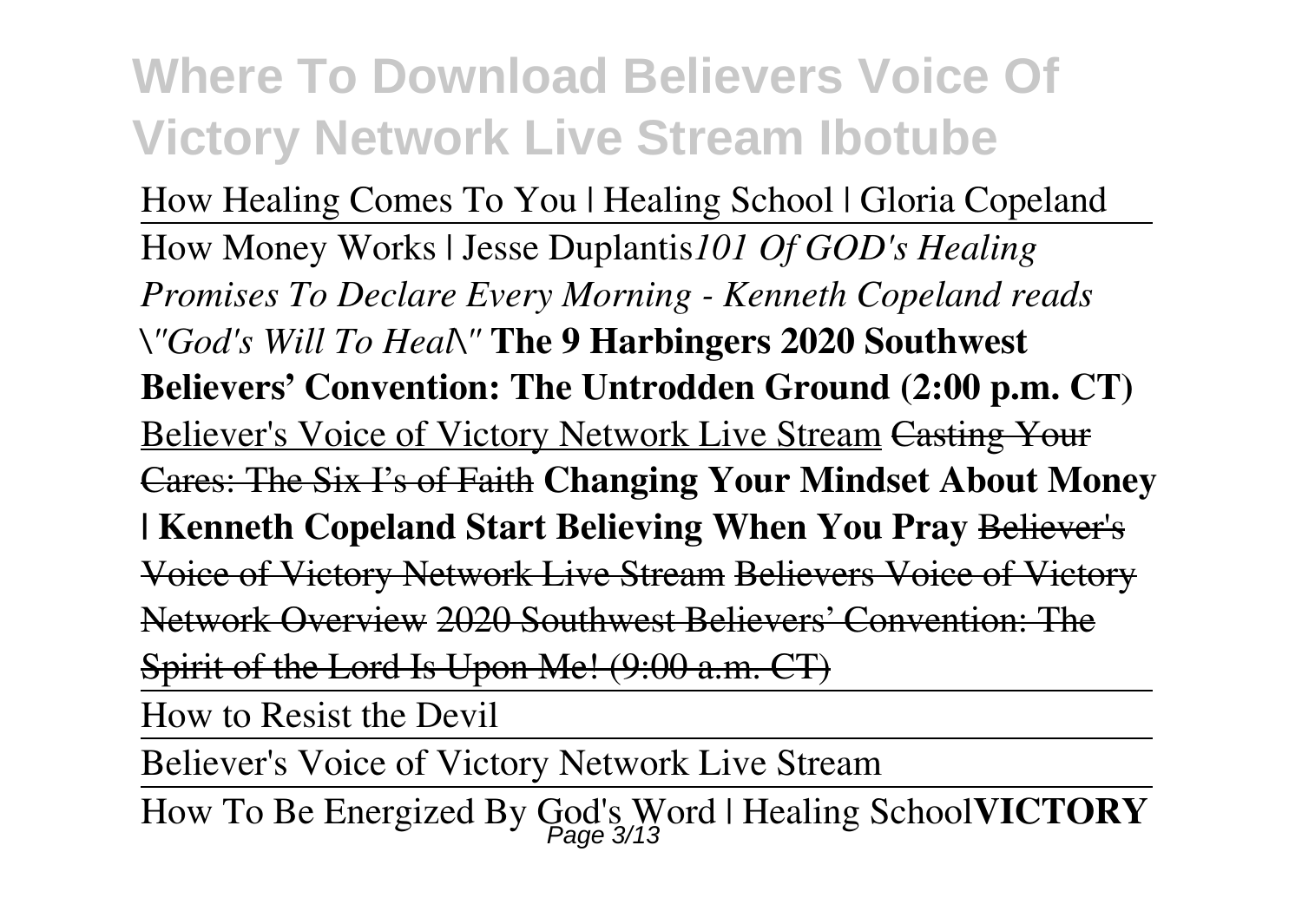#### **Update: April 8, 2020 with Special Guest Billye Brim** *Believers Voice Of Victory Network*

Kenneth Copeland Ministries (KCM) specializes in teaching principles of bible faith - prayer, healing, salvation and other biblical topics via Believers Voice of Victory, bible study, devotions and Real Help - Jesus is Lord!

*Live TV: VICTORY – Faith Teaching 24/7 | Kenneth Copeland ...* Watch Believer's Voice of Victory as David Barton presents facts from historical accounts surrounding global slavery. Learn what has been omitted from textbooks and why we should care about bringing back the truth for the sake of our nation. When the truth is revealed, we can remove misunderstanding and pave the way to a brighter future!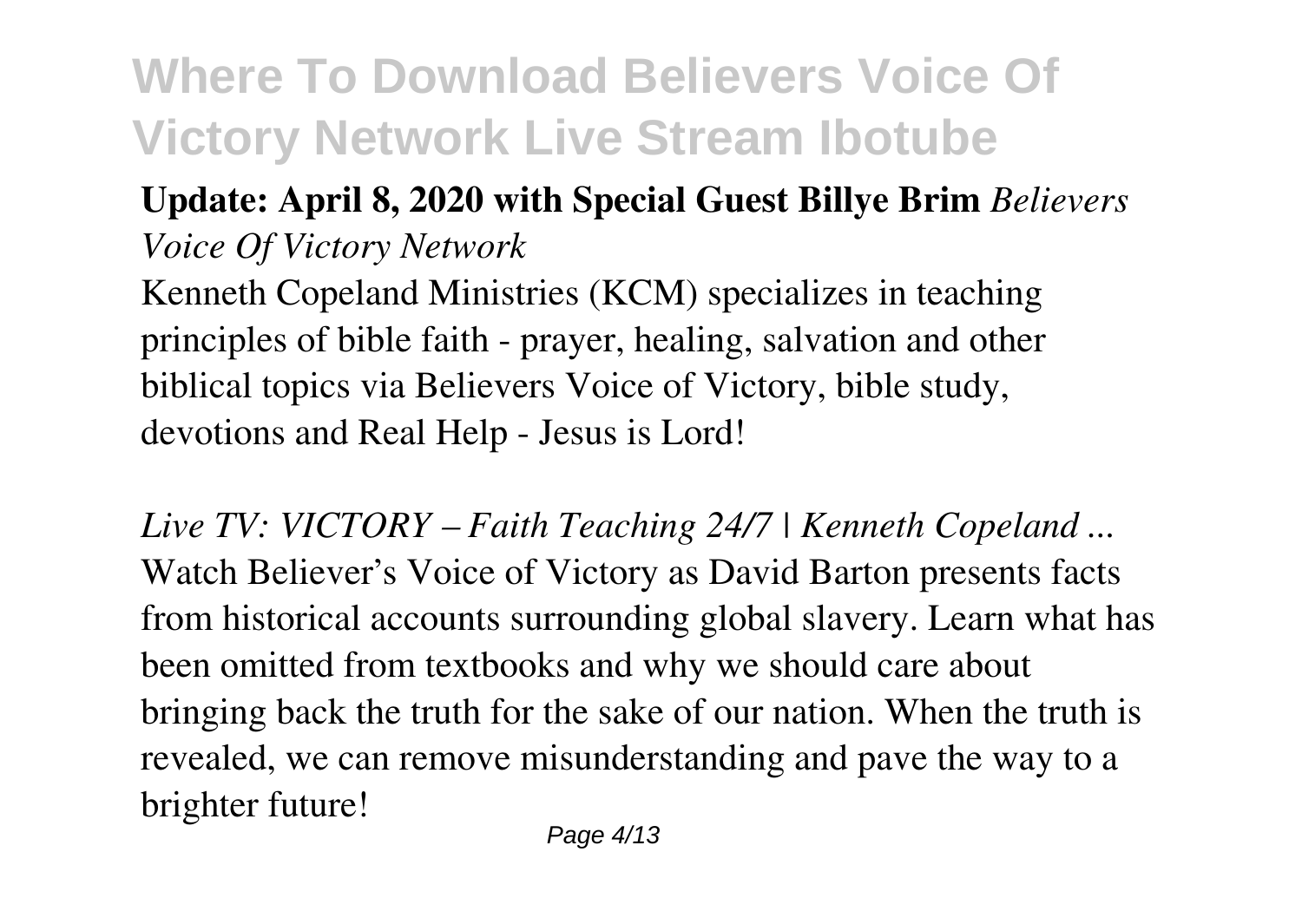#### *Believers Voice of Victory Daily - VICTORY*

Believers Voice of Victory Weekly . Kenneth Copeland-Victorious Living . Eagle Mountain International Church . America Stands: FlashPoint . Shows. Living the Good Life . Concepts of Faith with Charles & Annette Capps . The Place for Miracles ...

#### *Shows - VICTORY*

Enjoy the videos and music you love, upload original content, and share it all with friends, family, and the world on YouTube.

*Believers Voice of Victory Network - YouTube* Believers Voice of Victory Video Broadcast for Monday 10/05/2020 Join Kenneth Copeland, with Dr. Don and Mary Colbert Page 5/13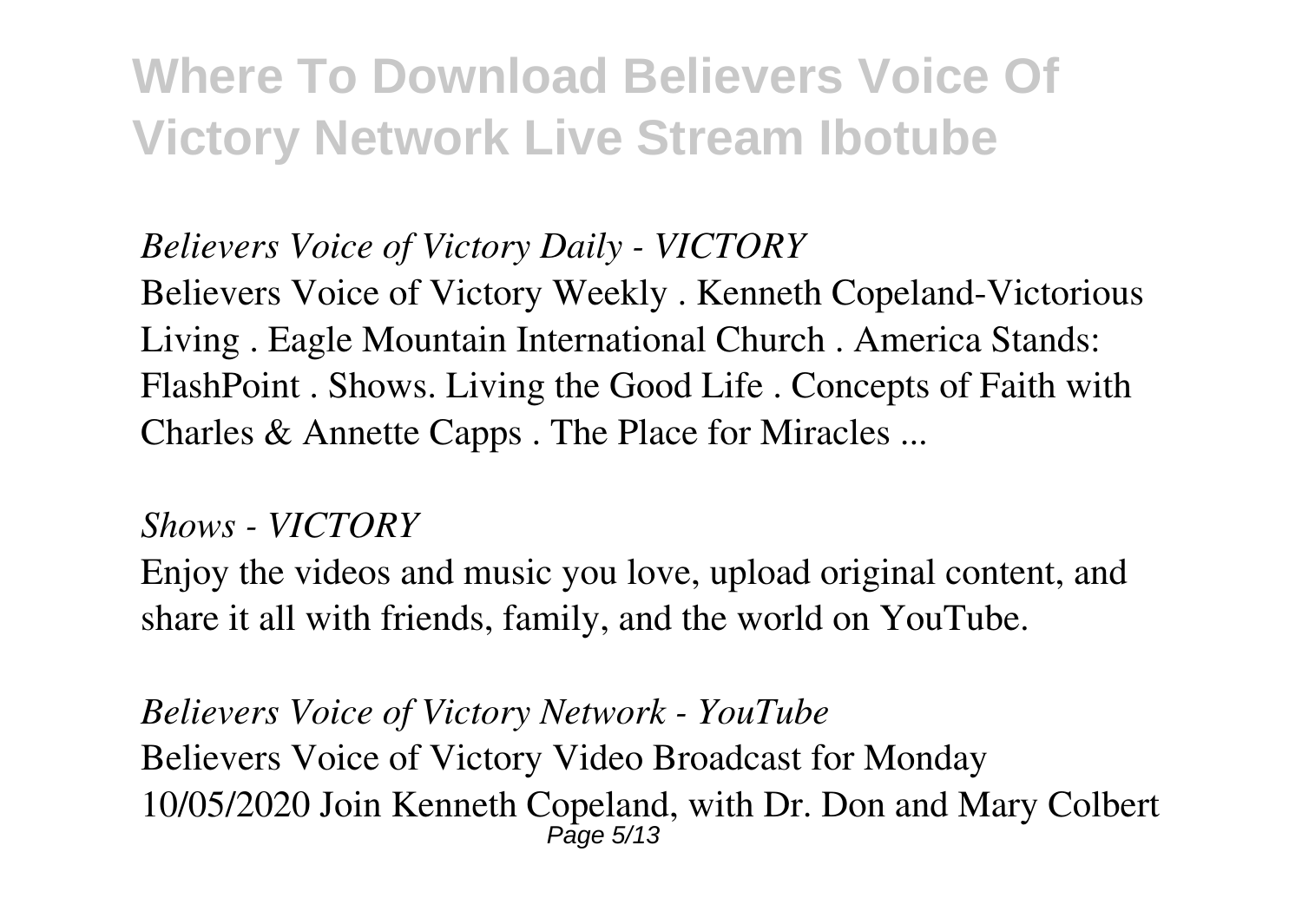on Believer's Voice of Victory as they discuss Brother Copeland's favorite chapter in Mary's new book, Prayer That Changes Everything.

*Believer's Voice of Victory Video Podcast: BVOV - Oct0520 ...* Believer's Voice of Victory Network (BVOVN) is channel # 265 on DISH Network. What is Believer's Voice of Victory Network? BVOVN (Believers' Voice of Victory Network) is a new and exciting network dedicated to bringing you uncompromised teaching from the Word of …

*Believer's Voice of Victory Network (BVOVN) - Channel 265 ...* Believer's Voice of Victory Network Live The Victory Channel. Loading... Unsubscribe from The Victory Channel? Cancel Page 6/13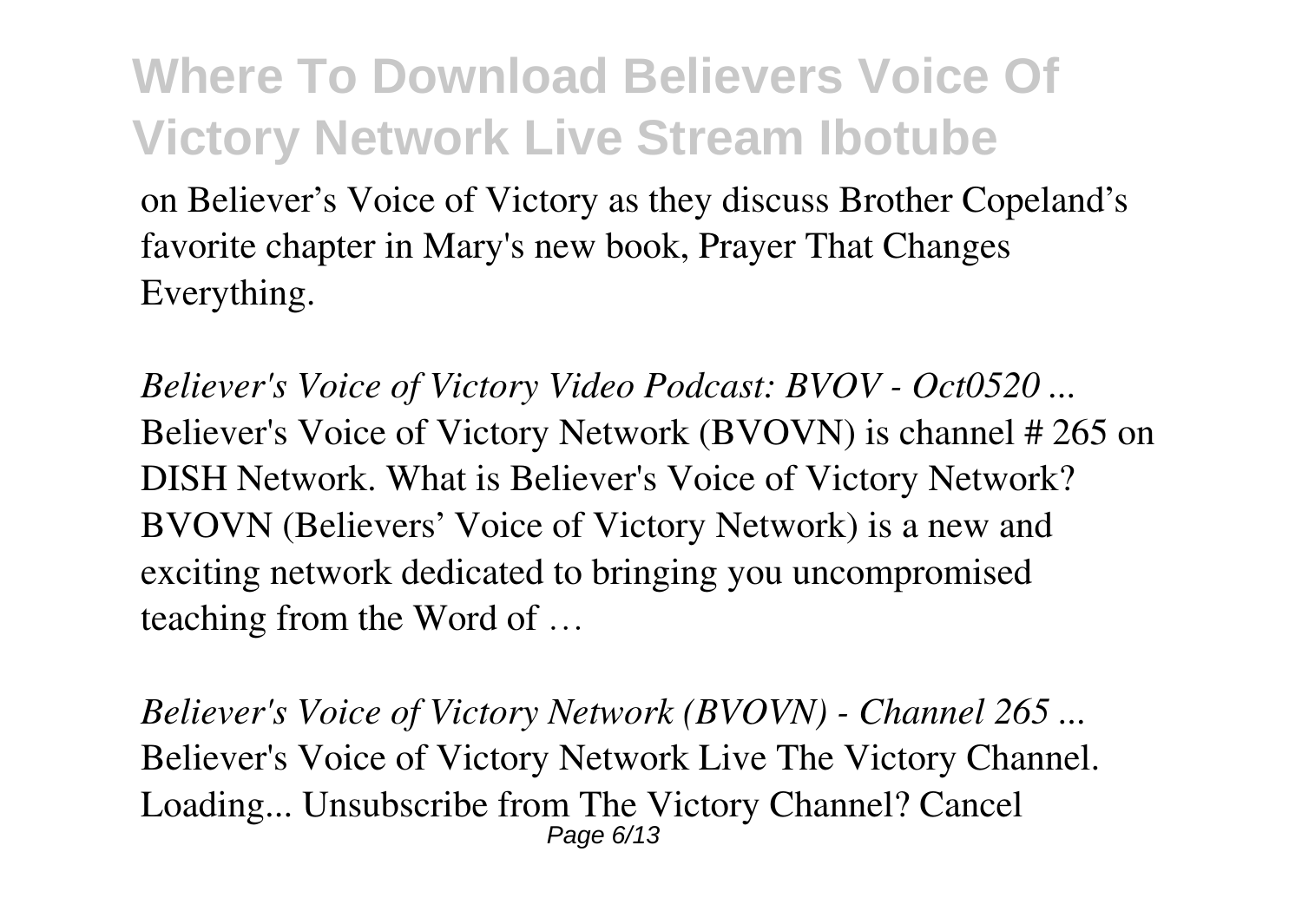Unsubscribe. Working... Subscribe Subscribed Unsubscribe 50.1K. Loading ...

#### *Believer's Voice of Victory Network Live*

Kenneth Copeland Ministries and Believer's Voice of Victory Network (BVOVN), are committed to ensuring that anyone, anywhere can watch our network, without having to pay top dollar for cable/satellite subscriptions. Today's Broadcast Believer's Voice of Victory Network – September 2018

*Today's Broadcast Believer's Voice of Victory Network ...* VICTORY for the Win! See what people are saying about our 24/7 faith channel! I've been a believer for over 45 years, but I've learned more about God and His Word in the last year that I have Page 7/13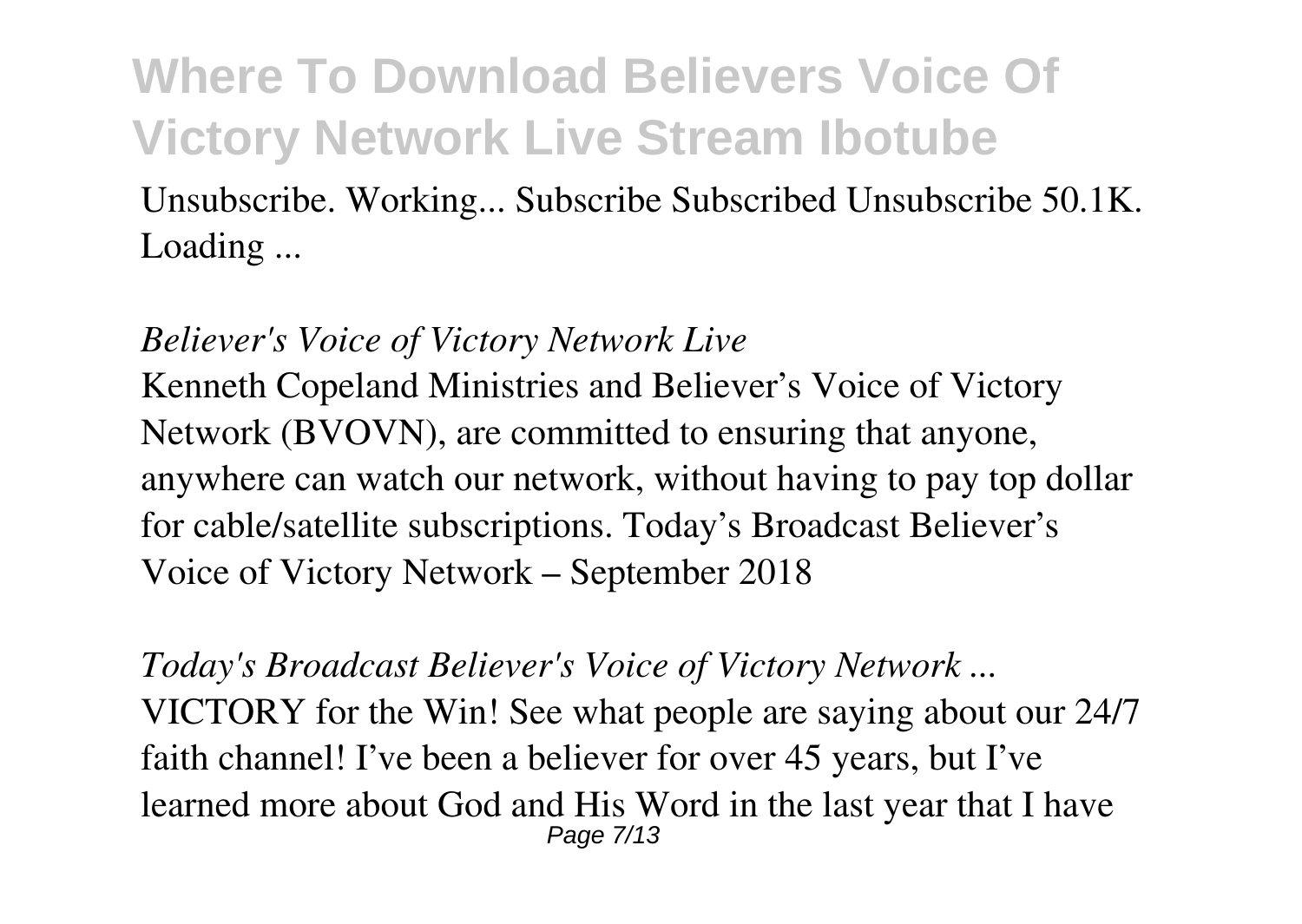been watching BVOVN than in all those years combined. – Becky B. My wife and I have been watching [BVOVN] on Dish channel 265 from day one when it started. We have cut our time by 75% of watching ...

#### *VICTORY*

Kenneth Copeland Ministries (KCM) specializes in teaching principles of bible faith - prayer, healing, salvation and other biblical topics via Believers Voice of Victory, bible study, devotions and Real Help - Jesus is Lord!

#### *Kenneth Copeland Ministries*

Within months of this new idea taking shape, VICTORY Channel™ (formerly the Believer's Voice of Victory Network) was born. With Page 8/13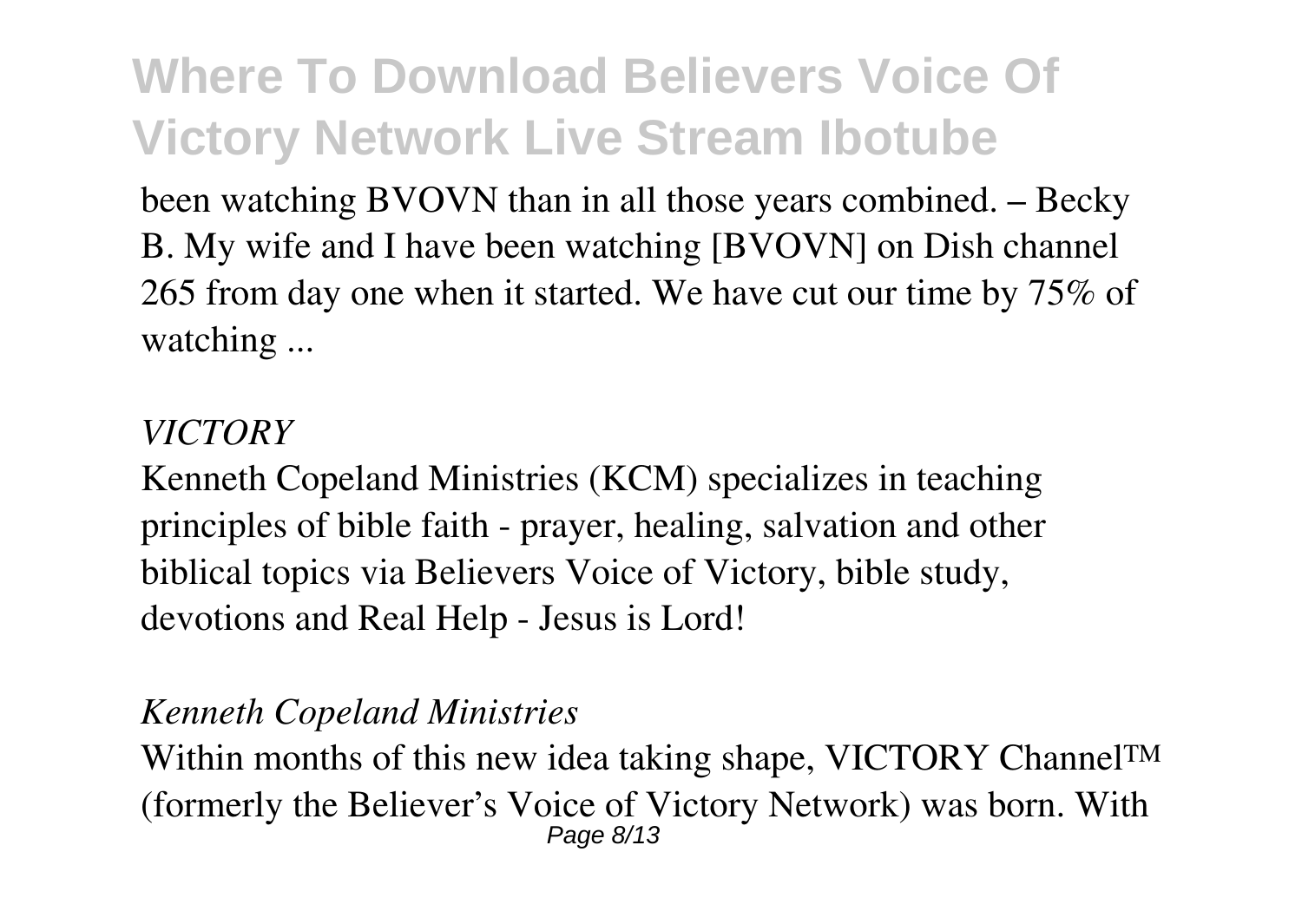on-demand technologies, preaching the Word takes on new meaning. Seven days a week, 24 hours a day, VICTORY's on-air and on-demand programming fills the airways with hope and healing from the Word of God.

#### *About - VICTORY*

Kenneth Copeland Ministries and Believer's Voice of Victory Network (BVOVN), are committed to ensuring that anyone, anywhere can watch our network, without having to pay top dollar for cable/satellite subscriptions. Full Show Schedule BVOVN Any Program Title to Start Watching Now Eagle Mountain International Church

*Live Stream Believer's Voice of Victory Network BVOVN ...* Page 9/13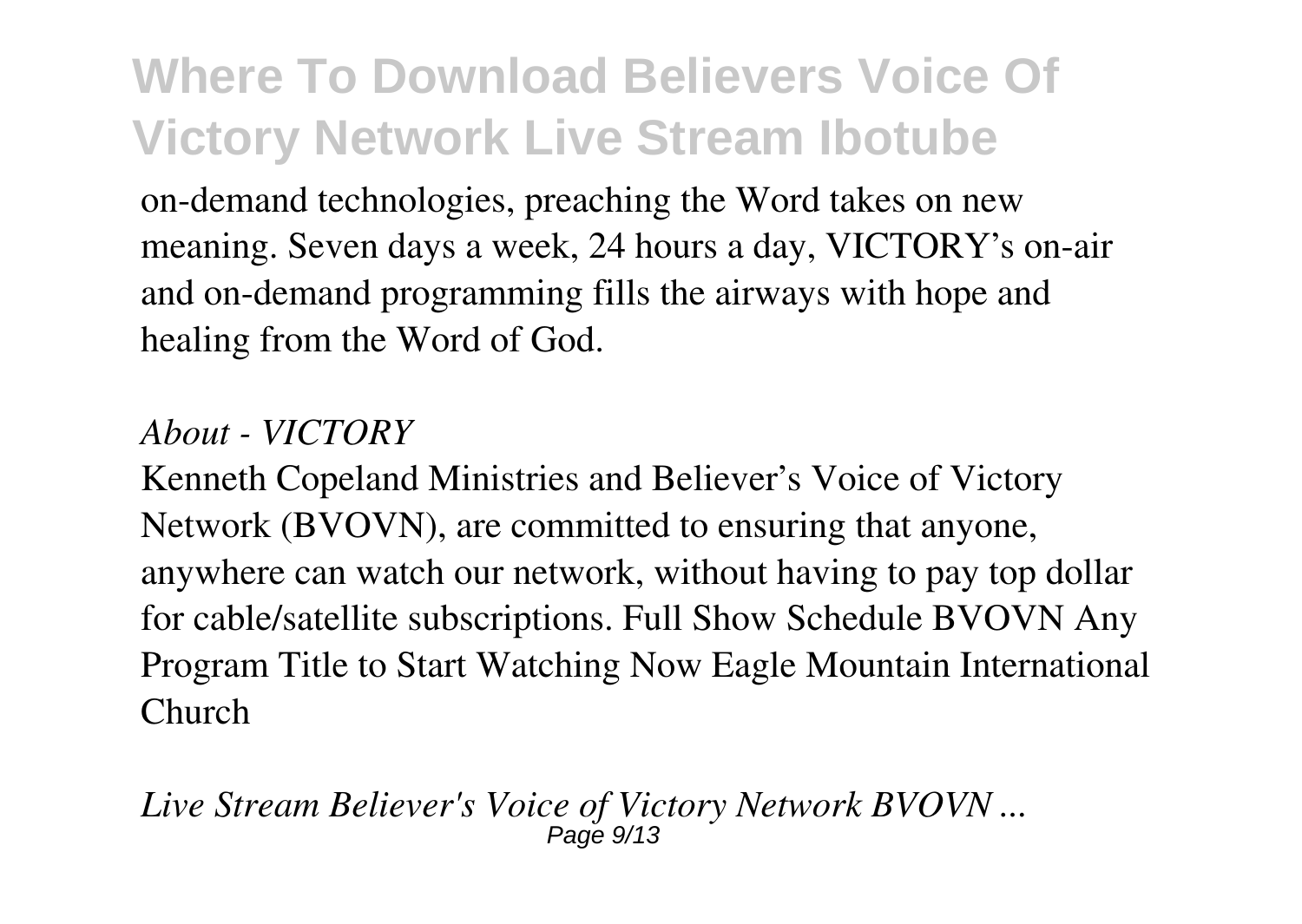Believers Voice of Victory Video Broadcast for Wednesday 10/07/2020 Join Kenneth Copeland, with Dr. Don and Mary Colbert on Believer's Voice of Victory as Mary recounts the supernatural story about how God brought the husband meant for her. Learn how faith is the substance of things—the things you are believing for most.

*Believer's Voice of Victory Video Podcast: BVOV - Oct0720 ...* Believers Voice of Victory Video Broadcast for Wednesday 09/23/2020 Do you expect to be BLESSED when the world is facing an economic downturn? Join Kenneth Copeland on Believer's Voice of Victory as he explains why you should be seeing the same BLESSING on your life that Joseph had on his—even in a pandemic.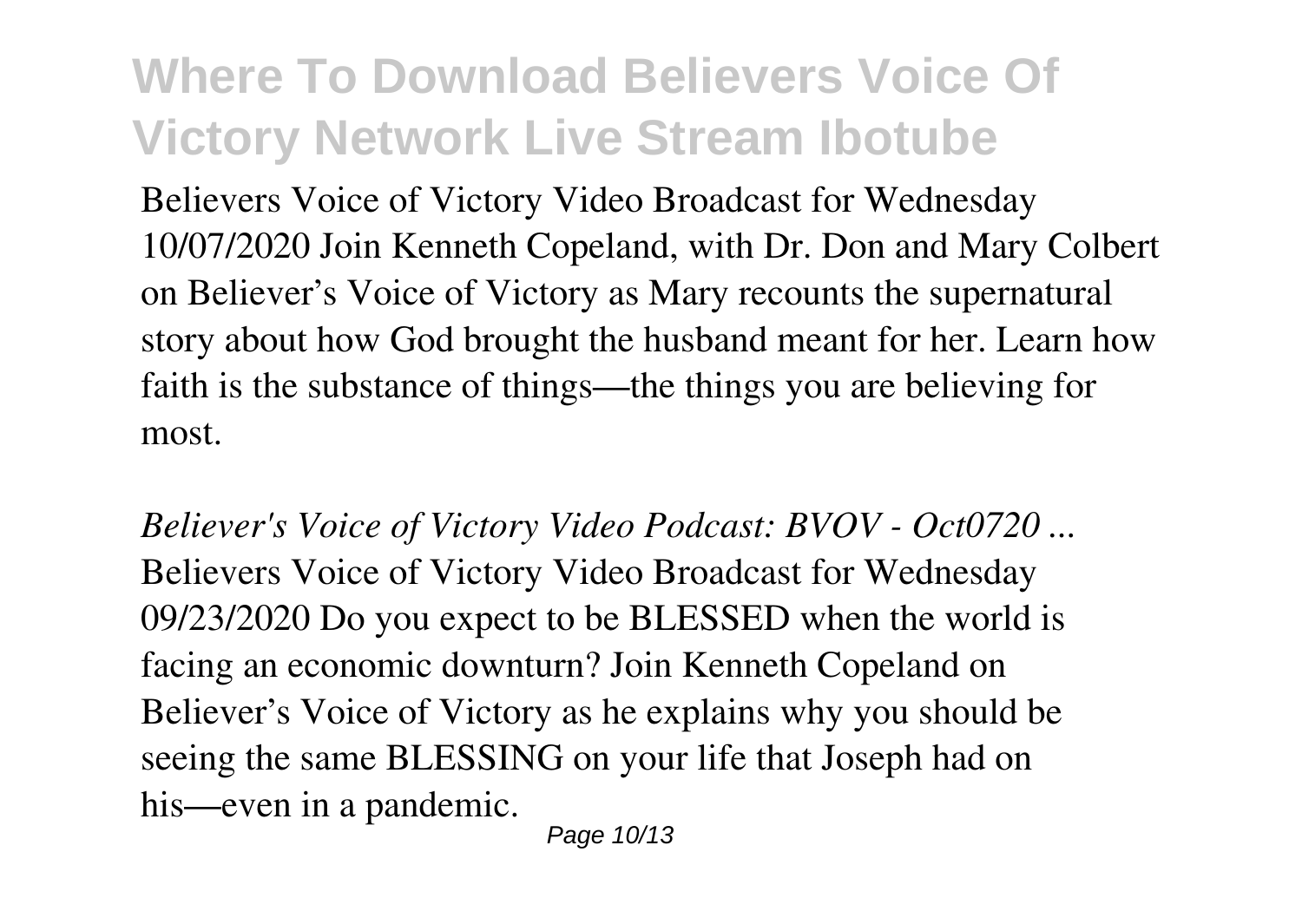*Believer's Voice of Victory Video Podcast: BVOV - Sept2320 ...* Believers Voice of Victory Audio Broadcast for Monday 10/12/2020 The implications of the assault on our religious rights are reason enough to vote in this election! Join Kenneth Copeland, Michele Bachmann and George Pearsons on Believer's Voice of Victory as they discuss the dangers of the Equality Act.

*Believer's Voice of Victory Audio Podcast: BVOV - Oct1220 ...* Believers Voice of Victory Audio Broadcast for Friday 10/02/2020 Should you wait for God to bring blessings to you? Find out on Believer's Voice of Victory as Gloria Copeland and George Pearsons share the importance of learning to claim what you need in cooperation with His will for you to be blessed. Page 11/13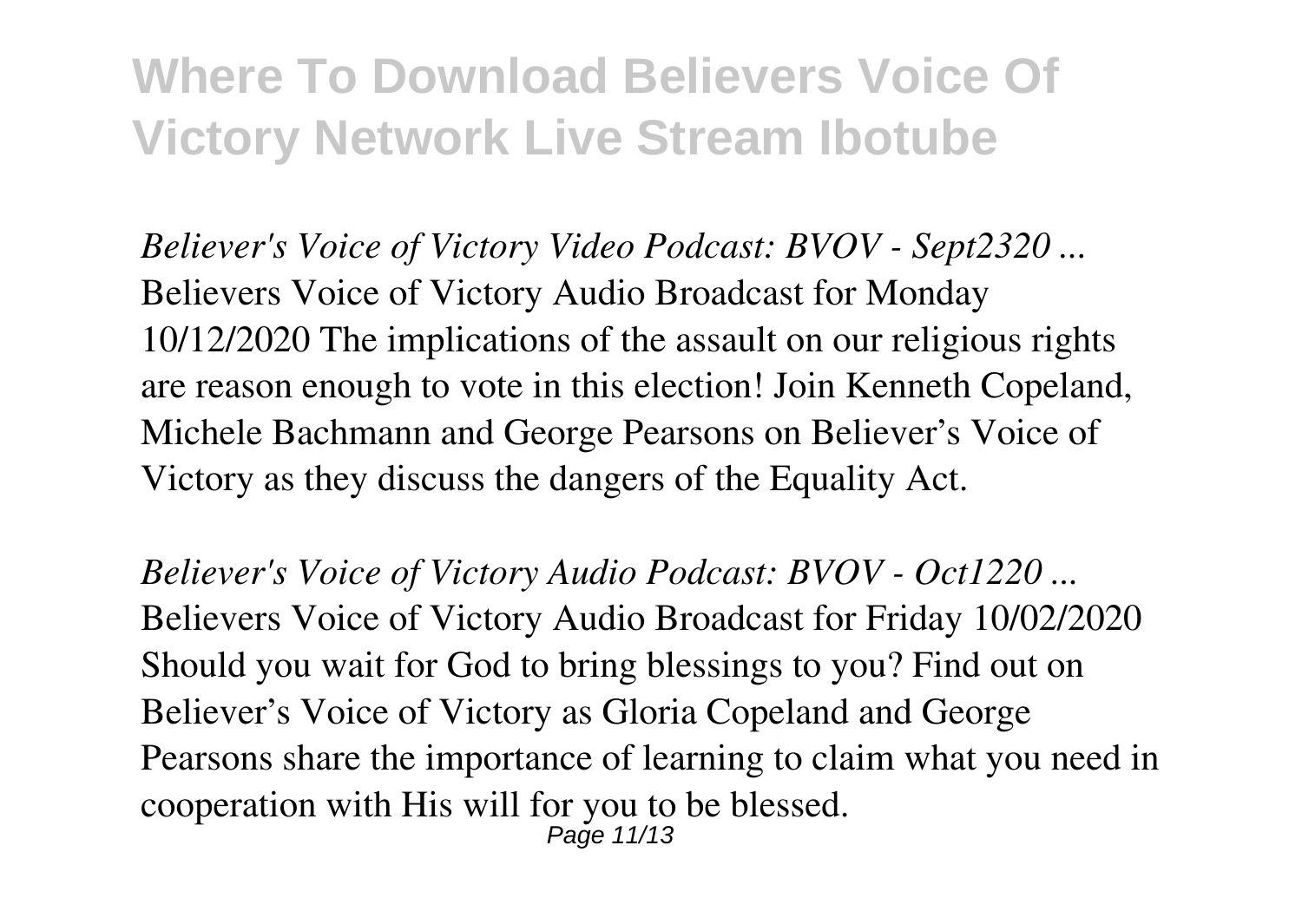*Believer's Voice of Victory Audio Podcast: BVOV - Oct0220 ...* Watch Believer's Voice of Victory as Kenneth Copeland, with Dr. Don and Mary Colbert discuss the kind of prayer that looses heaven in your life. Find out the five spiritual principles God shared with Mary that will also get you where you're trying to go!

*Believer's Voice of Victory Video Podcast: BVOV - Oct0920 ...* Victory Channel In July 2015, KCM launched the Believer's Voice of Victory Network (BVOV) on channel 265 of Dish TV. Believer's Voice of Victory Network was renamed Victory Channel in 2019 and is now a free-to-air channel available on subchannels around the country.